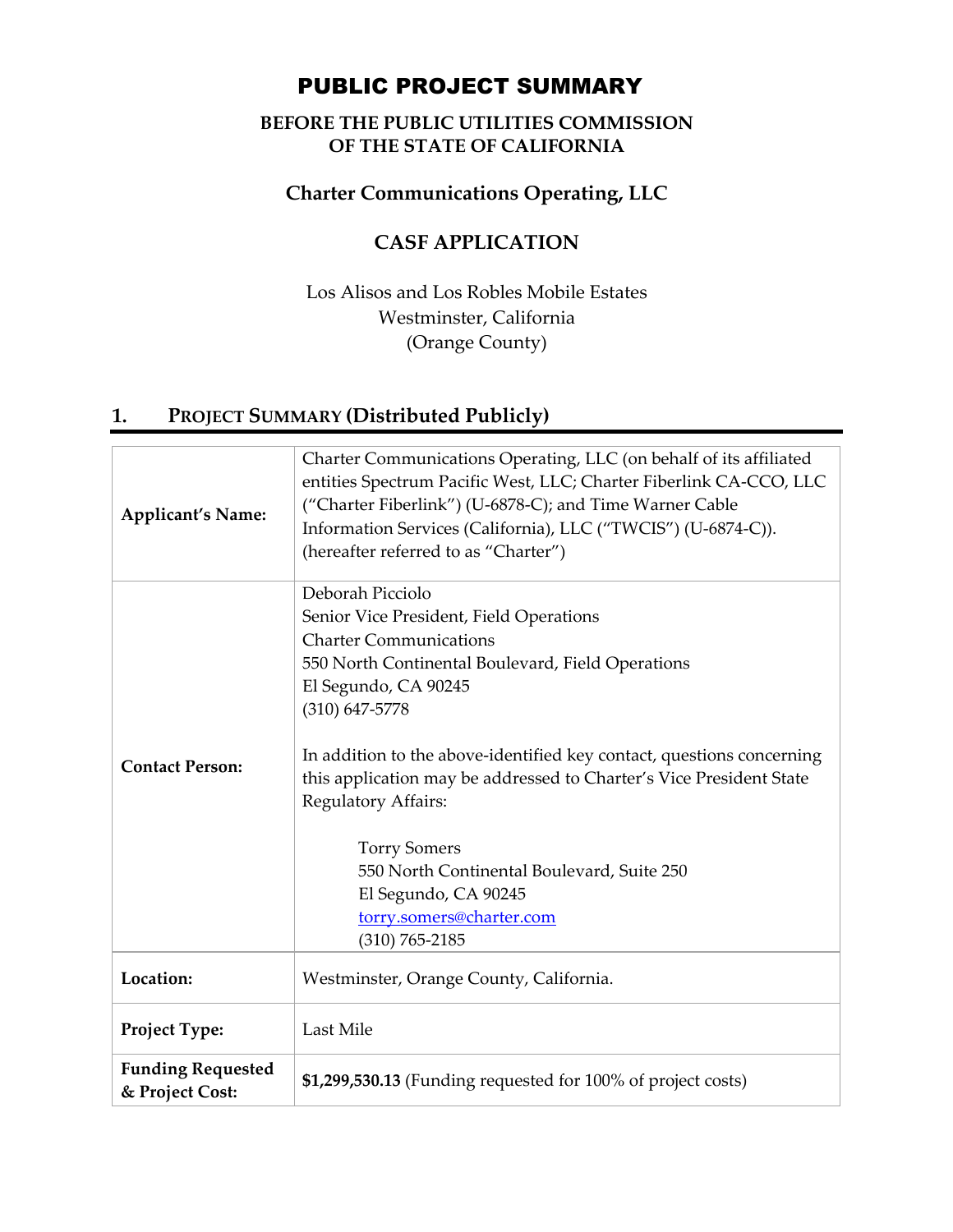### **Project Area Map**

Below is a depiction of the twenty census blocks to be served by the proposed project, encompassing Los Alisos Mobile Home Estates located at 5772 Garden Grove Blvd., Westminster, Orange County, CA and Los Robles Mobile Home Estates located at 13100 Melanie Ln., Westminster, Orange County, CA. See also the map at **Attachment H** and Attachment **I**, the corresponding .kmz mapping file included in the electronic submission of this application.



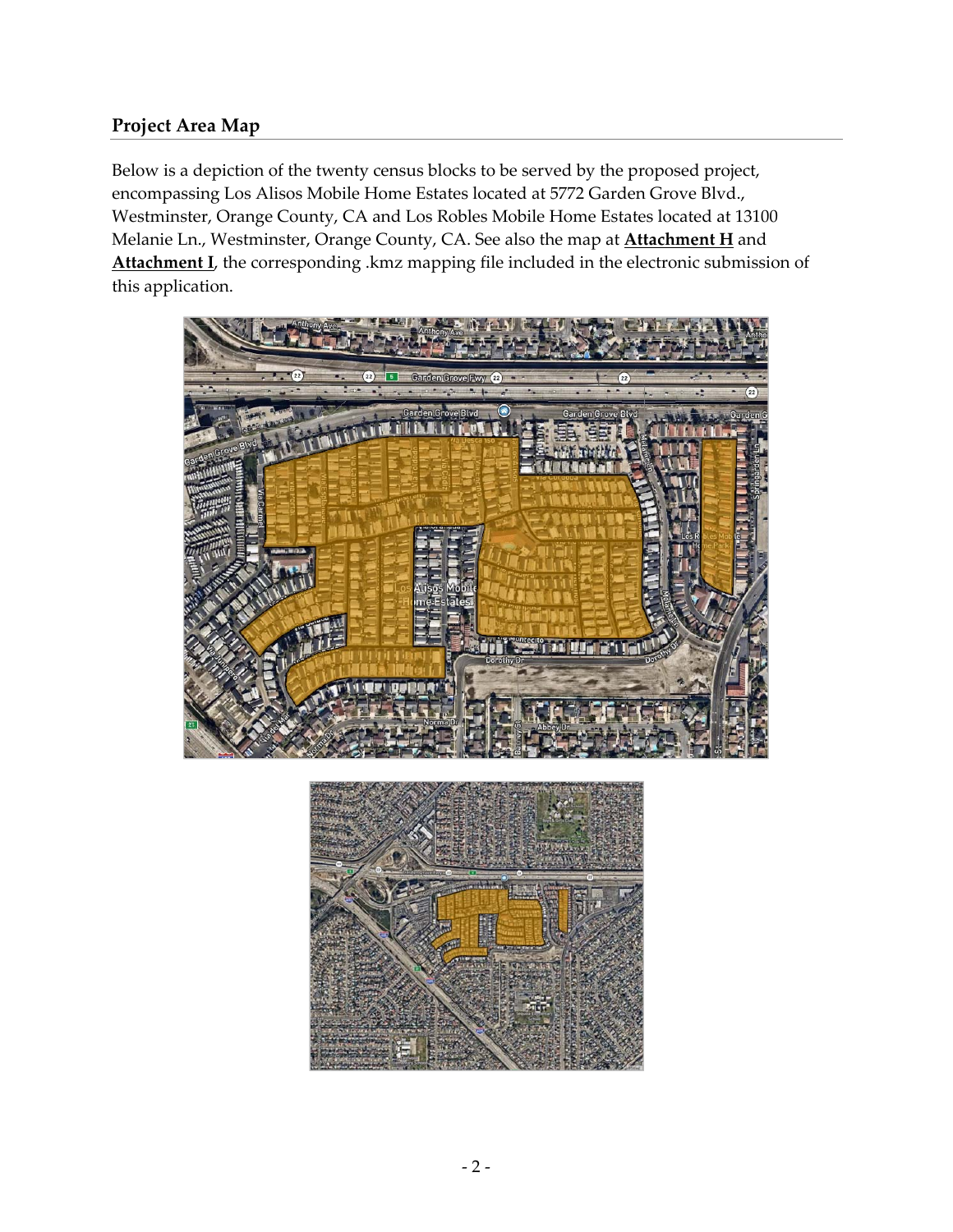#### **Description of the Project**

Charter Communications Operating, LLC (on behalf of its affiliated entities Spectrum Pacific West, LLC; Charter Fiberlink CA‐CCO, LLC (U‐6878‐C); Time Warner Cable Information Services (CA) LLC (U-6874-C) (hereinafter "Charter" or "Applicant") is applying for a grant of **\$1,299,530.13** from the California Advanced Services Fund (CASF) Broadband Infrastructure Grant Account. The proposed project, as described below, will enable High Speed Internet services as well as Voice over Internet Protocol (VoIP) to a total of 451 CASF-eligible housing units (representing a population of 932 as of 2019) in Los Alisos and Los Robles. The project will include approximately 0.13 miles of aerial fiber to connect to the tie-in and approximately 5.80 miles of underground coax and fiber facilities. The **\$1,299,530.13** represents 100% of the projected cost of delivering service to these CASF‐eligible households.

Currently, residents of Los Alisos and Los Robles Mobile Home Estates in twenty census blocks qualify as unserved households with no service. According to the Broadband Map, the Median Household Income for the census block group encompassing Los Alisos is \$53,636, and the Median Household Income for the census block group encompassing Los Robles is \$92,344.

With Charter's proposed project, the 451 CASF-eligible housing units will be able to choose between Spectrum products with speeds up to 940 Mbps download and 35 Mbps upload. Consumers will also be able to elect services at 400/20 or 200/10 speeds, and qualifying customers will be eligible for Spectrum Internet Assist with speeds of 30/4. The proposed project will serve only residential units with the exception of one potential small business customer. There are no anchor institutions or other public facilities that will be served as part of the project.

The project will entail 13.19 total miles of new plant, 0.12 miles of which will be aerial and 13.07 miles of which will be underground. Plant refers to linear plant extension mileage along a trench route or aerial strand; it describes both the infrastructure to connect the community to the tie-in point as well as the mainline through the community and may entail both fiber and coaxial cable in parallel. The project will entail 13.42 miles total of coaxial cable, and .5 miles total of fiber. The tie‐in point is located 0.14 miles from the community to be served and is a fiber optic enclosure. One new underground will be added at the end of the fiber ties.

Within the community, Charter will deploy 13.04 total miles of new plant. Laterals to the households to be served will total approximately 6.68 miles. Charter expects to be able to install aerial facilities using existing power poles in the area. Charter believes, however, that it will be required to avoid some older poles as a result of CPUC safety standards.

Other necessary infrastructure enhancements include the power supplies to support the build‐ out, as well as hub upgrades including fiber optic transmitter and receiver, a CMTS port and all cabling and combiner equipment needed to connect to the system.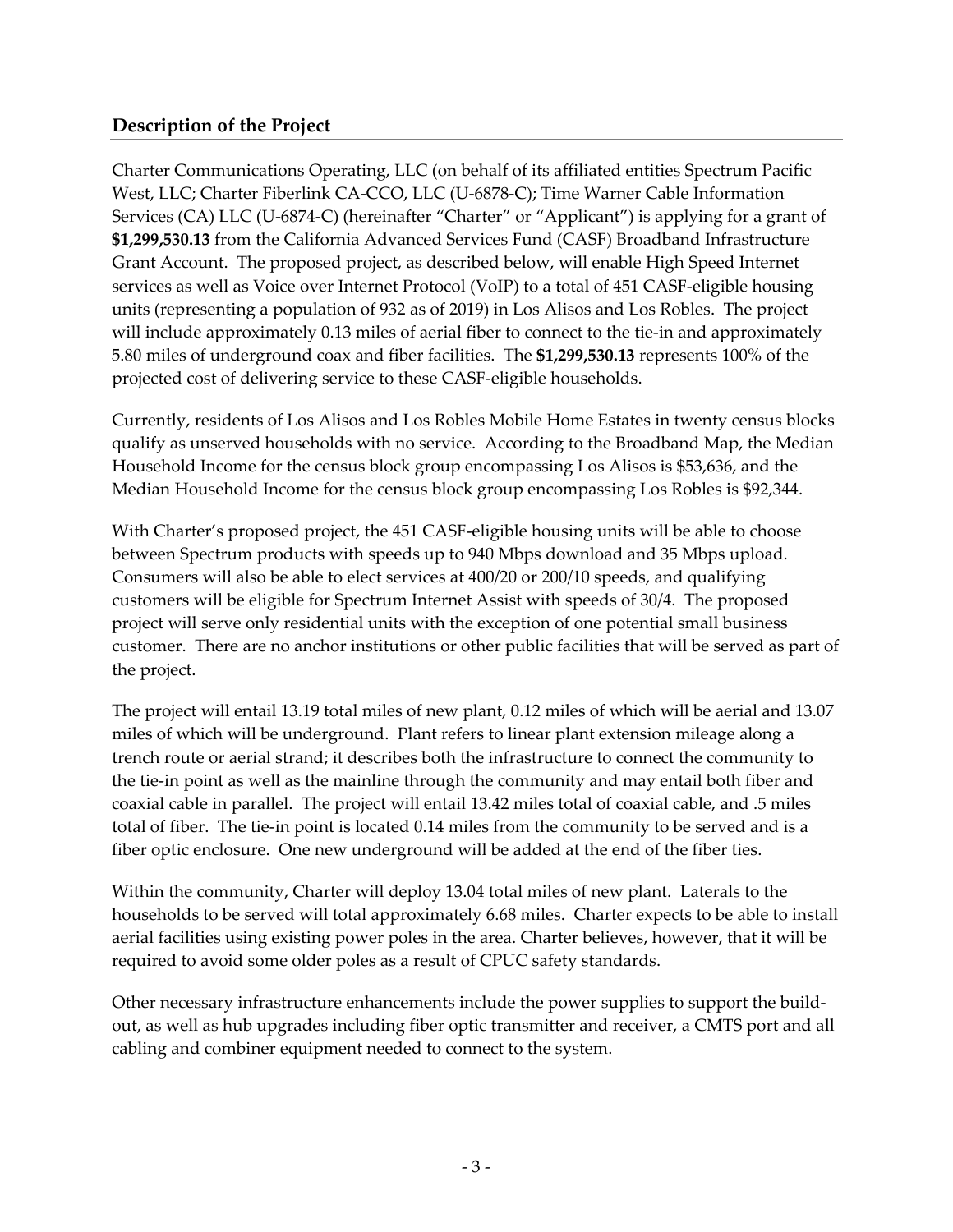Charter does not have existing broadband facilities in the project area but has installed fiber/coax systems at the management office for the community at 5880 Garden Grove Blvd, which has an existing business class dedicated business fiber circuit. Charter does not have facilities to the north or south of the project area.

Charter does not believe that there are any other providers offering service in the project area above 6/1 speeds and with infrastructure that could be shared for the purpose of deploying broadband services. First, there is limited, if any, other provider infrastructure in the area other than satellite services. Second, Charter believes that while Frontier may have phone lines on the utility poles in the project area, Frontier does not offer broadband services meeting the applicable thresholds for the area to be considered served.

The most conservative estimate of the project timeline is 316 total days. This does not account for overlapping of the design and private property approval stages, or several construction phases. Accounting for these overlapping phases, the project timeline could be 295 days or fewer. There is a risk factor associated with pole engineering and permitting. To the extent that some utility poles may be unable to be utilized, it is possible that some facilities will need undergrounding ‐ the potential for undergrounding is included in the project costs as a contingency item.

#### **Funding Request:**

- **Baseline for Eligible Project (60% of total construction costs).**
- **Presence of Dial‐up Only (40%)**: The proposed build resides within an area that is currently not served by any form of wireline or wireless facilities‐based broadband with speeds above 6/1. The only available service that may be offered in the project area is DSL service at speeds below the statutory threshold to be considered served.
- **Uses Existing Infrastructure (10%):** The project will connect to existing Charter nearby infrastructure thus avoiding additional costs for infrastructure outside of the project area. Charter expects to be able to install aerial facilities using existing power poles in the area
- **Makes a Significant Contribution to the Program Goal (10%):** The project is within a Broadband Consortium region that has not yet reached the goal of deploying broadband service at speeds of 6/1 to 98 percent of households.

#### **Census Blocks Covered:**

| 060590999051015 | 060590999051034 | 060590999051016 |
|-----------------|-----------------|-----------------|
| 060590999051021 | 060590999051010 | 060590999051020 |
| 060590999051025 | 060590999051017 | 060590999051022 |
| 060590999051033 | 060590999051013 | 060590999051023 |
| 060590999051012 | 060590999051035 | 060590999051026 |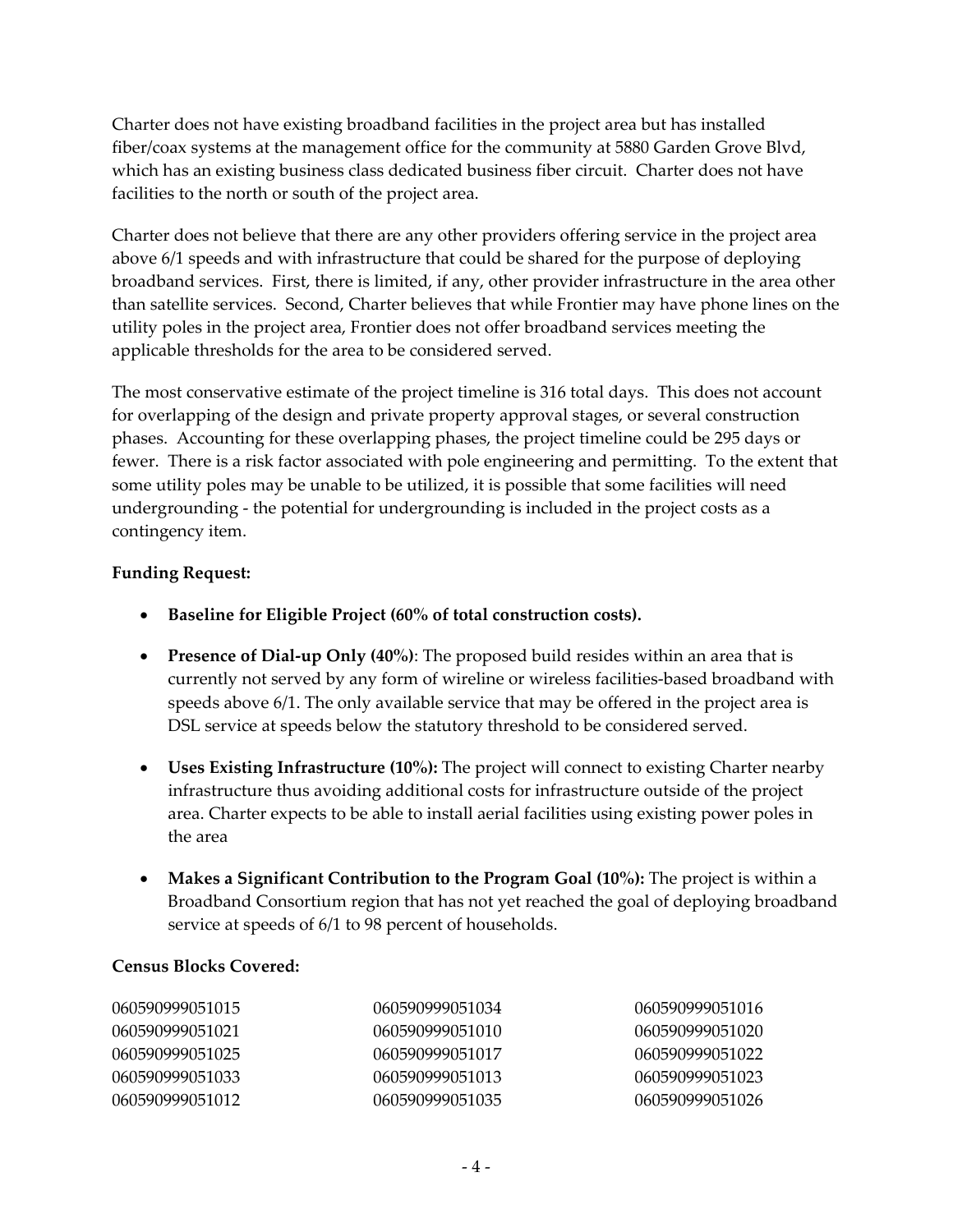060590999051019 060590999051024 060590999051011 060590999051018

#### **Zip Codes Intersected:**

92683

#### **Other Issues:**

Charter requests a waiver of the CASF Program requirements that a provider set fixed rates for a 24-month period and waive installation fees during that pricing commitment. Charter instead commits to offering rates for services in the project area that are the same as those offered to all other Charter customers in California. Charter further notes that grant of these waivers is a necessary condition to its ability to participate in the CASF program thereby helping to achieve the Commission's and Statute's goal of bringing broadband to 98% of California subscribers. Charter justifies its request for waiver by demonstrating that a separate billing operation would need to be established just for the project areas.

The Commission has authority to grant the waivers. The Commission made clear that it retains the authority to determine funding on a case-by-case basis, citing PU Code sec.  $281(f)(13).$ <sup>1</sup> The Commission has exercised such discretion in numerous instances and has broad discretionary powers.2 Such discretion in this case is wholly appropriate. Charter employs national pricing, which means that subscribers in the most rural of Charter's service areas in California already get the benefit of the same prices that are offered to customers in Charter's most competitive areas, including for installation.

Charter has worked hard to identify projects suitable for the CASF funding, which will not be developed absent funding, and appreciates the efforts of the Communications Division and the Commission to grant minor waivers necessary to make the projects viable for a company like Charter with standard prices for all California consumers within its footprint. Accordingly, consumers in the Project Area will be protected from rate increases to the same extent as customers in Charter's highly competitive areas and benefit from promotions by having the same rates as those available to all of Charter's California customers.

With regard to the requirement that installation fees be waived during a 24-month period, Charter also seeks a waiver of such requirement and instead Charter proposes that the installation fee waiver be applied during the first three months following completion of construction during which most customers are likely to sign up for services. Following that three‐month period, customers in the project area would be charged the same installation fee as all other Charter California customers.

<sup>1</sup> D.18‐12‐018, p. 7.

<sup>2</sup> See e.g., Resolution G‐3543; Resolution SX‐126 in which the Commission granted waivers on a case‐by‐ case basis as warranted by the specific circumstances presented.